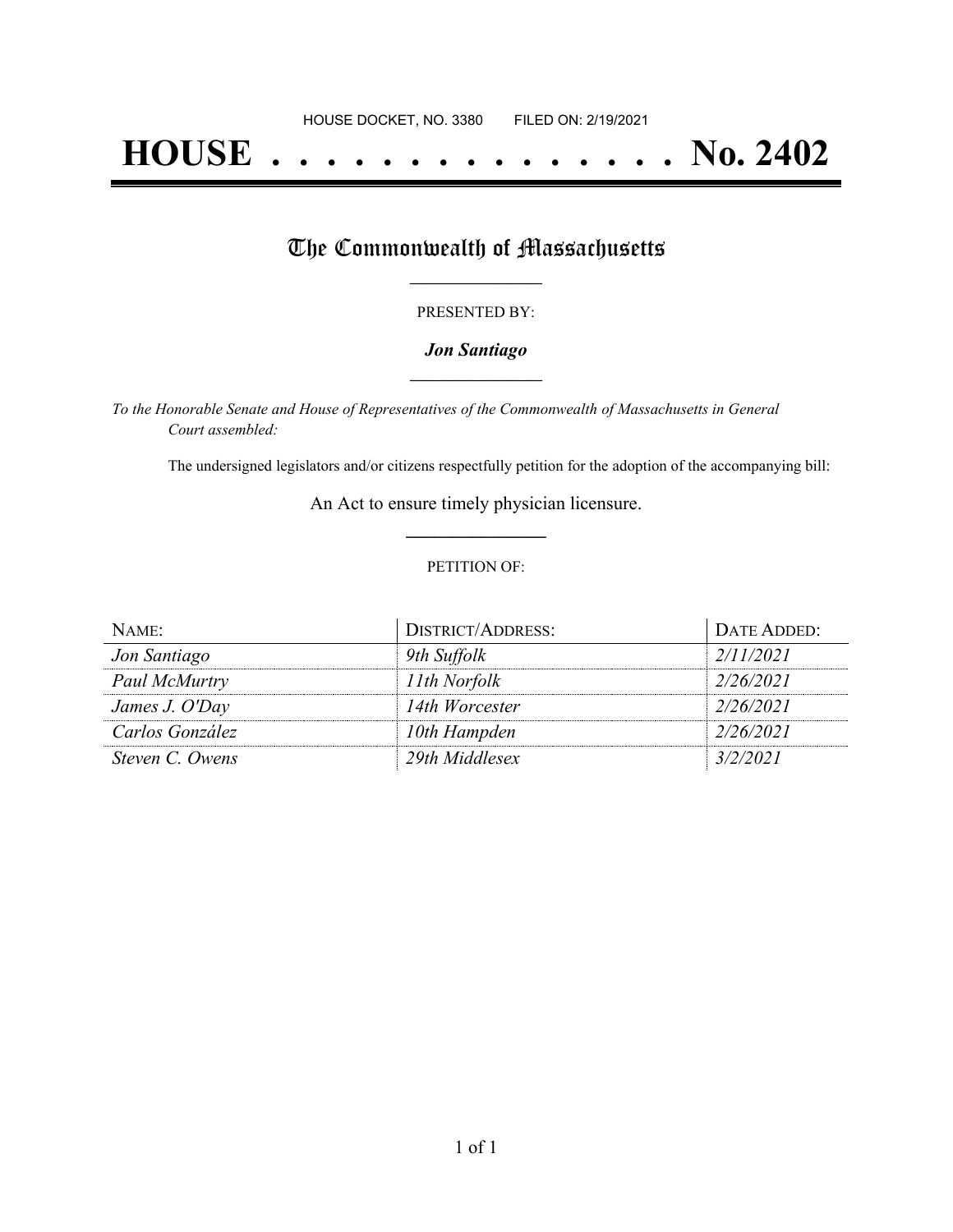## **HOUSE . . . . . . . . . . . . . . . No. 2402**

By Mr. Santiago of Boston, a petition (accompanied by bill, House, No. 2402) of Jon Santiago and others for legislation to ensure timely physician licensure. Public Health.

### The Commonwealth of Massachusetts

**In the One Hundred and Ninety-Second General Court (2021-2022) \_\_\_\_\_\_\_\_\_\_\_\_\_\_\_**

**\_\_\_\_\_\_\_\_\_\_\_\_\_\_\_**

An Act to ensure timely physician licensure.

Be it enacted by the Senate and House of Representatives in General Court assembled, and by the authority *of the same, as follows:*

| 1  | SECTION 1. Section 2 of chapter 112 of the General Laws, as appearing in the 2018          |
|----|--------------------------------------------------------------------------------------------|
| 2  | Official                                                                                   |
| 3  | Edition, is hereby amended in the first paragraph by inserting after the second sentence   |
| 4  | the                                                                                        |
| 5  | following sentence:-                                                                       |
| 6  | The board shall implement administrative procedures to ensure that applications for        |
| 7  | registration,                                                                              |
| 8  | including registration of qualified physicians who have been licensed or registered upon a |
| 9  | written examination in another state pursuant to paragraph 3 of this section, are reviewed |
| 10 | and                                                                                        |
| 11 | processed within 90 days from the date of submission.                                      |

1 of 2